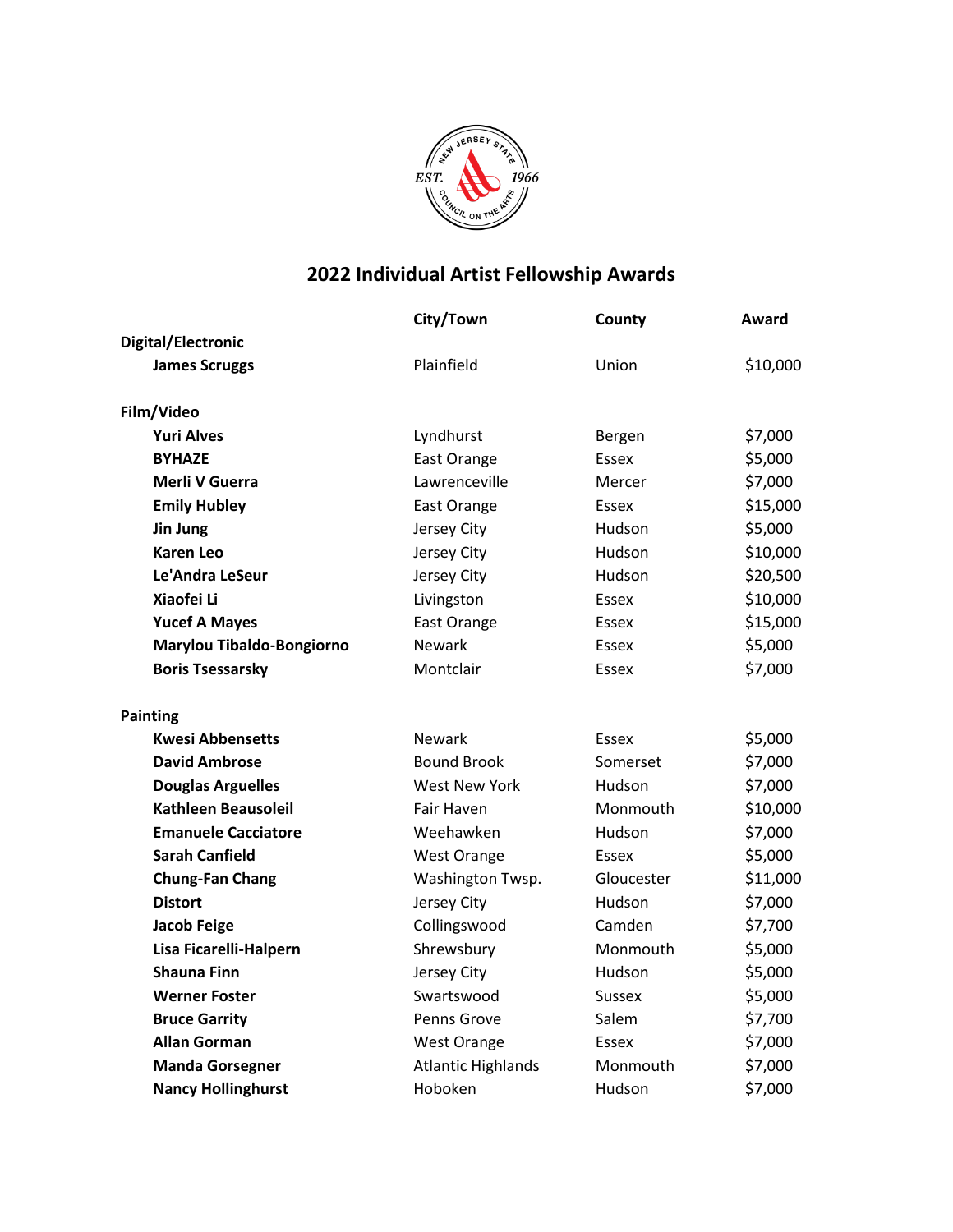| <b>Painting (continued)</b>                 |                         |               |          |
|---------------------------------------------|-------------------------|---------------|----------|
| <b>Myke Karlowski</b>                       | Wanamassa               | Monmouth      | \$5,000  |
| <b>Eileen Kennedy</b>                       | <b>Red Bank</b>         | Monmouth      | \$7,000  |
| <b>Roy Kinzer</b>                           | Kearny                  | <b>Hudson</b> | \$7,000  |
| Anya Kotler                                 | Weehawken               | Hudson        | \$10,000 |
| <b>Christina Sorace MacKinnon</b>           | Flemington              | Hunterdon     | \$10,000 |
| Jorge Wellesley-Bourke Marin                | Guttenberg              | Hudson        | \$7,000  |
| <b>Bud McNichol</b>                         | Livingston              | Essex         | \$5,000  |
| <b>Mark Oberndorf</b>                       | Wyckoff                 | Bergen        | \$5,000  |
| <b>Deborah Pohl</b>                         | Hoboken                 | Hudson        | \$5,000  |
| <b>Jessica Rohrer</b>                       | Bloomfield              | <b>Essex</b>  | \$10,000 |
| <b>Christine Romanell</b>                   | <b>Little Falls</b>     | Passaic       | \$10,000 |
| <b>Shushana Rucker</b>                      | Merchantville           | Camden        | \$5,500  |
| <b>Fran Shalom</b>                          | Jersey City             | Hudson        | \$5,000  |
| <b>Timothy Simmons</b>                      | <b>Newark</b>           | Essex         | \$5,000  |
| <b>Karen Titus Smith</b>                    | Pemberton               | Burlington    | \$5,500  |
| <b>Mary Ann Strandell</b>                   | North Bergen            | Hudson        | \$5,000  |
| Kiyomi Quinn Taylor                         | <b>West Orange</b>      | Essex         | \$10,000 |
| <b>Vincent Ugokwe</b>                       | Clark                   | Union         | \$5,000  |
| <b>Kazaan Viveiros</b>                      | Frenchtown              | Hunterdon     | \$7,000  |
| Shoshanna Weinberger                        | <b>Newark</b>           | Essex         | \$15,000 |
| <b>Philemona Williamson</b>                 | Montclair               | Essex         | \$10,000 |
| <b>Marion Wilson</b>                        | Englewood               | Bergen        | \$10,000 |
| <b>Printmaking/Works on Paper/Book Arts</b> |                         |               |          |
| <b>Alexandra Beguez</b>                     | Weehawken               | Hudson        | \$5,000  |
| <b>Anonda Bell</b>                          | Montclair               | <b>Essex</b>  | \$20,500 |
| <b>Chee Bravo</b>                           | Trenton                 | Mercer        | \$20,500 |
| <b>Pat Brentano</b>                         | Westfield               | Union         | \$10,000 |
| <b>Nancy Cohen</b>                          | Jersey City             | Hudson        | \$26,500 |
| <b>Michael DalCerro</b>                     | Lyndhurst               | Bergen        | \$7,000  |
| <b>Kulvinder Kaur Dhew</b>                  | Layton                  | <b>Sussex</b> | \$7,000  |
| <b>G. Matthew Dixon</b>                     | Absecon                 | Atlantic      | \$5,500  |
| <b>Andrea Epstein</b>                       | <b>Berkeley Heights</b> | Union         | \$5,000  |
| <b>Kelli Glancey</b>                        | Hoboken                 | Hudson        | \$7,000  |
| <b>Wendell Jeffrey</b>                      | Lebanon                 | Hunterdon     | \$10,000 |
| jc lenochan                                 | South Orange            | Essex         | \$20,500 |
| <b>Barbara Madsen</b>                       | <b>Highland Park</b>    | Middlesex     | \$15,000 |
| <b>Ann Marshall</b>                         | Hoboken                 | Hudson        | \$7,000  |
| <b>Tammy McEntee</b>                        | Bernardsville           | Somerset      | \$10,000 |
| <b>Chuck Miley</b>                          | Maplewood               | Essex         | \$17,000 |
| Sarah Petruziello                           | South Orange            | Essex         | \$26,500 |
| <b>Martryce Roach</b>                       | Willingboro             | Burlington    | \$5,500  |
|                                             |                         |               |          |